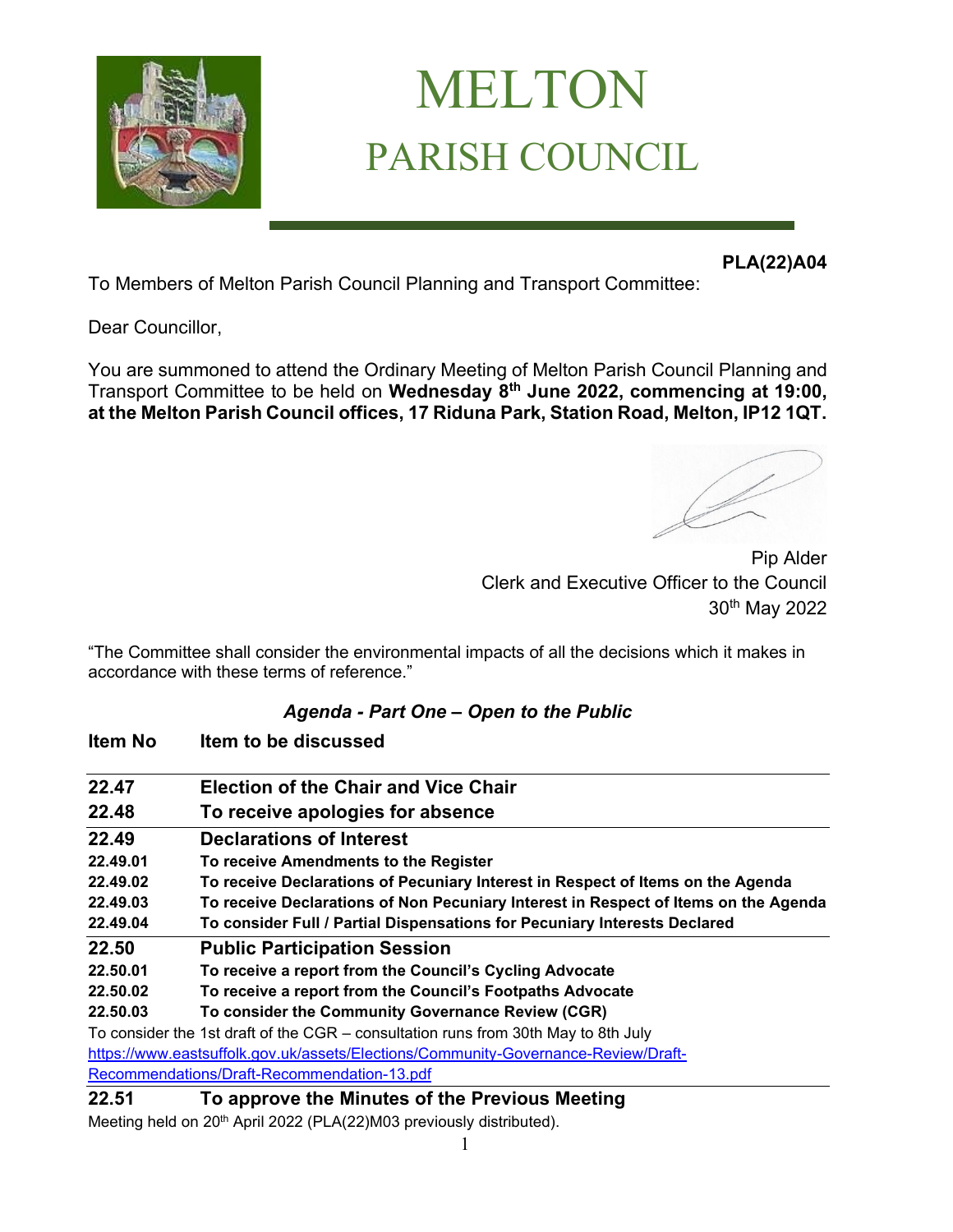## **22.52 To review new Planning Applications received**

**22.52.01** [DC/22/1855/VOC 38 Hall Farm Road](https://publicaccess.eastsuffolk.gov.uk/online-applications/applicationDetails.do?activeTab=summary&keyVal=RBEMBFQXKUC00)

**22.52.02** [DC/22/1826/FUL Trefoil House](https://publicaccess.eastsuffolk.gov.uk/online-applications/applicationDetails.do?activeTab=summary&keyVal=RBCX64QXKSL00)

### **22.53 To review Terms of Reference for Planning and Transport Committee**

**and make recommendations to Full Council**

<https://melton-suffolk-pc.gov.uk/documents/terms-of-reference/>

#### **22.54 To review updates on other Planning Applications**

**22.54.01 DC/20/1831/OUT Land off St Andrews Place and Waterhead Lane, Melton**

Residential development of up to 55 dwellings, with access off St Andrews Place. Melton PC has consistently recommended refusal of this application on the grounds that access via the St Andrew's estate is neither supported by the Neighbourhood Plan nor considered acceptable in planning terms. On 30 March 2021 East Suffolk Council Planning Committee (South) considered the application and delegated authority to determine to the Head of Planning and Coastal Management on the basis of approval being granted subject to no objections being received from Natural England and / or Suffolk County Council as Lead Local Flood Authority, a s106 Agreement detailing highways improvement works, affordable housing provision, a contribution to the Suffolk Coast RAMS and controlling conditions 1 to 25 as set out in the decision; otherwise to refuse. Since the decision was made following legal representations from an objector East Suffolk Council has agreed to remit the application back to the Planning Committee (South) for re-consideration. The Planning Committee (South) reconsidered the application at their meeting on the  $22<sup>nd</sup>$  February 2022. Committee members carried out a site visit through St Andrews prior to the meeting. Although recommended for approval by the Planners the Committee voted for the application to be refused on matters relating to Highway Safety. Information from Fire Service has been distributed to members. A new, but invalid, application for five – DC/22/1739/OUT has been received by ESC but it is not publicly available yet.

#### **22.55 To review Planning Notices received**

No new Notices have been received.

#### **\_\_\_\_\_\_\_\_\_\_\_\_\_\_\_\_\_\_\_\_\_\_\_\_\_\_\_\_\_\_\_\_\_\_\_\_\_\_\_\_\_\_\_\_\_\_\_\_\_\_\_\_\_\_\_\_\_\_\_\_\_\_\_\_\_\_\_\_\_\_\_\_\_\_\_\_\_\_\_\_\_\_\_ 22.56 To review the position on existing Planning Appeals 22.56.01 AP/21/0039/REFUSE Land off Yarmouth Road, Melton**

An appeal has been made to the Secretary of State by Christchurch Land & Estates (Melton) Ltd against the decision of East Suffolk Council to refuse planning consent for a Care Village comprising an 80 bedroom care home together with 72 assisted care bungalows, club house, bowling green, car parking, open space provision with associated infrastructure and access. The Secretary of State has, with the consent of the parties, agreed to determine the appeal at a Public Inquiry, which was due to take place on 14 December 2021 but was postponed. The appeal took place w/c  $15<sup>th</sup>$  March with Cllr Brown attending and participating. The decision has yet to be received,

**[https://publicaccess.eastsuffolk.gov.uk/online-](https://publicaccess.eastsuffolk.gov.uk/online-applications/appealDetails.do?activeTab=externalDocuments&keyVal=QZH4KZQX08O00)**

**[applications/appealDetails.do?activeTab=externalDocuments&keyVal=QZH4KZQX08O00](https://publicaccess.eastsuffolk.gov.uk/online-applications/appealDetails.do?activeTab=externalDocuments&keyVal=QZH4KZQX08O00)**

#### **22.57 Melton Hill - Former Council Offices**

To receive an update from Cllr Brown regarding the former Council Offices on Melton Hill.

#### **22.58 Sizewell C update**

**<https://melton-suffolk-pc.gov.uk/sizewell-c/>**